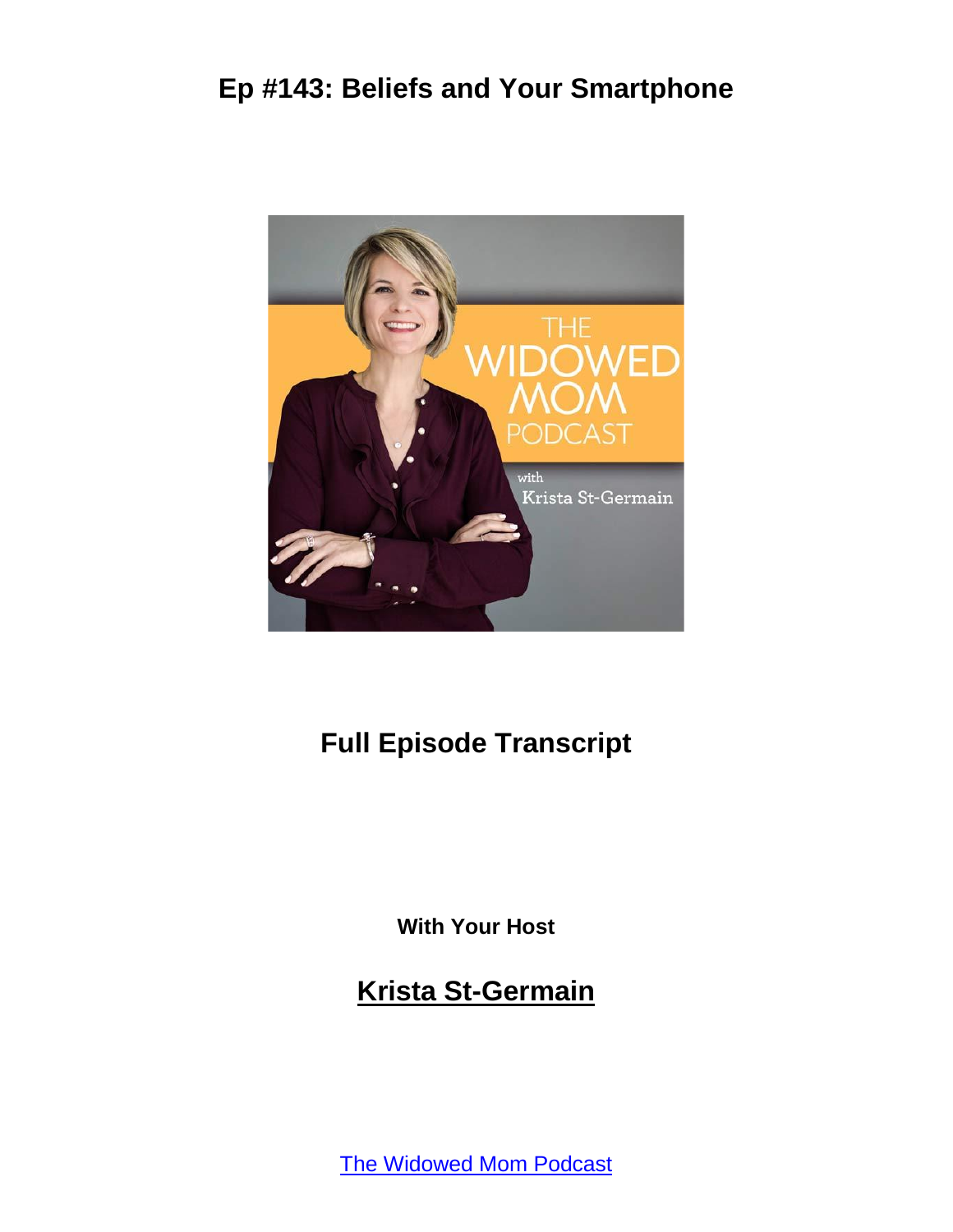Welcome to *The Widowed Mom Podcast*, episode 143, Beliefs, and Your **Smartphone** 

Welcome to *The Widowed Mom Podcast,* the only podcast that offers a proven process to help you work through your grief, to grow, evolve, and create a future you can truly look forward to. Here's your host, Master Certified life coach, grief expert, widow, and mom, Krista St. Germain.

Hey there, welcome to another episode of the podcast. How are you doing? What's going on in your world? We're having a snow day. We're actually having snow day number two as I record this, which is really rare. In Kansas, we don't have a lot of snow days, but nonetheless, there's snow on the ground, and it's kind of pretty and bright outside of my office.

So, let's talk about beliefs and your smartphone. This has come up a couple of times when I'm coaching, and I think, ah, I need to record a podcast episode on this because it would be helpful, and so here it is. Today, beliefs in your smartphones, so this is a lesson in cognitive diffusion, and I know that sounds super exciting, cognitive diffusion, woohoo. It's a party, right?

What that is, is just a fancy phrase for something that really really matters if you find yourself in a position which most of you listening to this podcast do where you want to love life again, but you don't know how to do it, or something is in your way, and you don't know what that is, or you're feeling stuck, you're feeling empty and hollow, and you don't want to feel that way anymore. Right? You don't believe you love your life.

So, we have to understand we don't have to use the term cognitive infusion, but we need to understand what it is. Most of us are just so busy thinking our own thoughts, our own cognitions, that we haven't even considered the idea that the thoughts aren't true. We are so immersed in our own thoughts that we don't see that they are optional.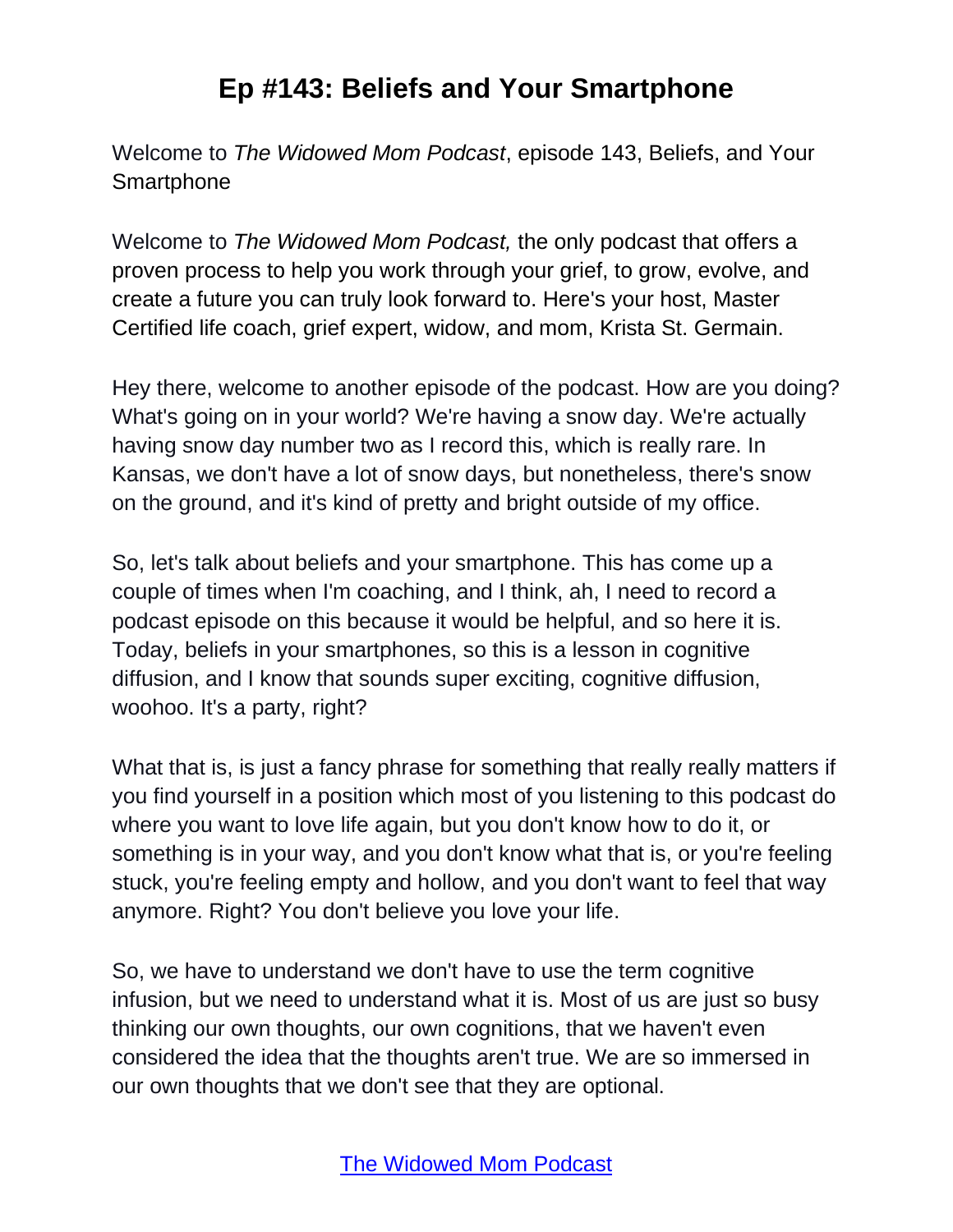We're just swimming in them, right? We're experiencing them as our truth, and when we talk about our thoughts, it's not like we're talking about things that are optional. It just feels like we're talking about observations about the way we are or about the truth of our lives. We're so enmeshed in our thoughts that we can't see that we are the thinker of those thoughts, not the thoughts themselves.

So let me give you an example before we get too deep into this episode. So, earlier this week, I was coaching someone inside of Mom Goes On, and her thought which absolutely felt like truth to her, it did not feel like an optional thought, is that she used to have a good life, and now her life was tragic. This felt really, really true to her. Like, her life was tragic. It used to be good, and now it was a tragedy, and it was never going to be good, basically.

So, I didn't try to change her thought. What I tried to show her was that there was a difference between her as the thinker of the thought and the actual thought itself. Because if we are so enmeshed with our thoughts that we can't see them as optional, then we can never change any of our thoughts, and if we don't change our thoughts, we can't change our beliefs, right? Beliefs are just thoughts we thought long enough that we don't have to think about them anymore.

I used to believe that I wasn't good at podcasting, and I had to practice the belief that I'm good at podcasting. Even as I was recording podcasts consistently, I still didn't actually believe I was good at it, and I had to practice that belief. Now, I just believe it. I've practiced it enough that I believe it. The same thing with I love my life. I didn't believe that for a long time, but now I do.

Now it's a belief, I have thought enough times and found enough evidence for it and changed things also in my life, but I just genuinely believe that I love my life. That doesn't mean that it's perfect. It doesn't mean it doesn't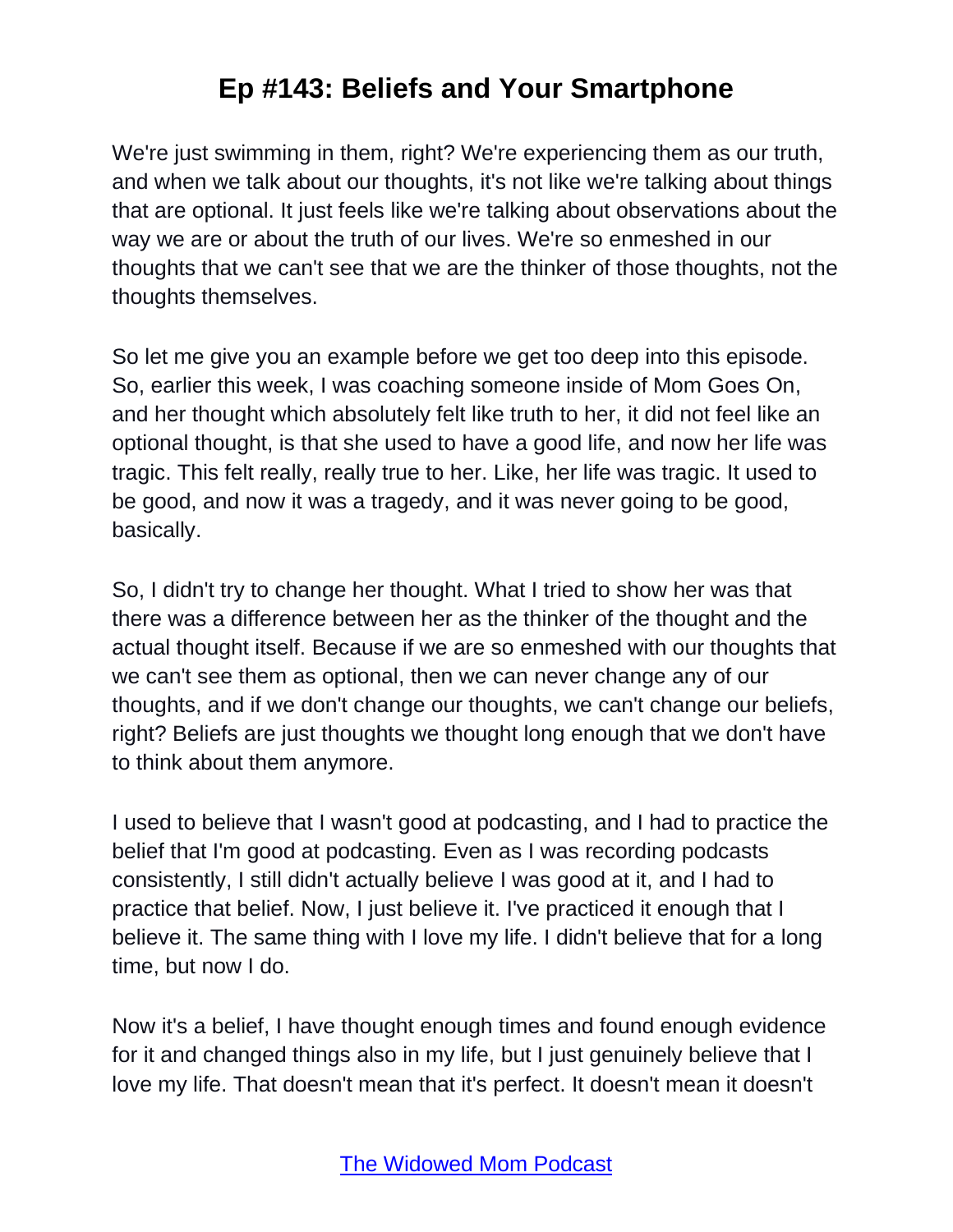have a lot of, you know, negative emotion in it because all human lives do, but I see it differently now. At first, I had to realize that I had a belief that my best days were behind me.

I just thought that was like the kind of icky truth that I didn't really want to talk about. I didn't realize it was a story in my mind. So, we can really only love life again when we change our relationships with our thoughts and our beliefs. We have to be able to diffuse ourselves from those thoughts and beliefs, and if you've heard me talk about it before, you know that thoughts cause feelings, feelings drive actions, actions produce results, right?

But if we think our beliefs, our thoughts are just subjective truth, and we don't think that we have the agency to change them. Then we just keep recycling the same old same old. Our brain will always be creating results that align with our beliefs. We will always be proving our own beliefs true. We just live the same life on repeat, which if you are happy with the way things are going and you love your life, then great, right?

You don't even want to change anything, but if you're wanting something different, especially after your person dies, then we need the skill of cognitive diffusion, and we need it like, pronto. Right? So, what do beliefs in smartphones have in common? What does this have to do with cognitive diffusion? I'm so glad you asked. Okay, I'm so glad you asked. Look at your phone. Right now. Just look at your phone.

If you're like me, it's not far away. So, look at your phone and notice there's your phone and there are apps on your phone. Right? If you turn your phone on, you see all the apps on your phone. Your phone has apps just like you have beliefs, but you are not your beliefs. You are the awareness behind your beliefs. You are not the belief itself. You are the being who believes. You are the believer.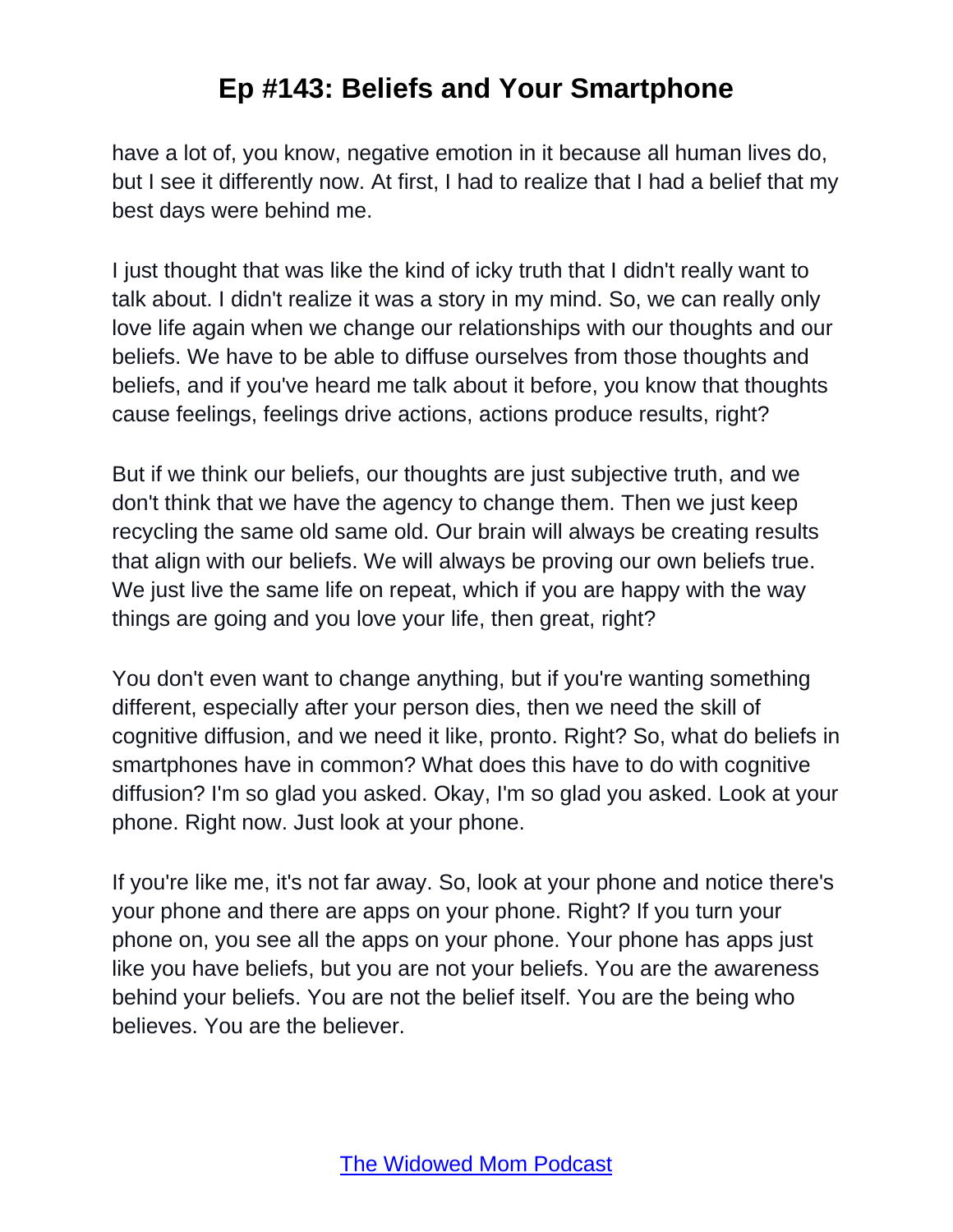So, you're not your thoughts either, right? You're the consciousness who has the thoughts. You're the thinker of the thoughts. And beliefs are just thoughts we thought long enough that we don't have to think anymore, right? They are just on autopilot in our brain, and they're just like apps on our phones. Where there's you, the phone, and there's all these apps that are installed on your phone.

Some of them you love, some of them don't serve you at all, some of them function really well in your life, some of them are glitchy, some of the apps came already installed on your phone when you got the phone they were already there. Right? Just like we picked up beliefs in childhood. We pick up beliefs from our parents, grandparents, and our faith traditions and the way we were socialized, right? The norms of our culture.

We didn't choose them on purpose. They were just already there. They were pre-installed. Think about all of the beliefs you didn't really choose for yourself; they were just installed, like apps on your phone. I'll give you some. See if any of these ring a bell? Early bird gets the worm. Takes money to make money. Did you believe—Here's one I believed; I literally believed if you stepped on a crack, you'd break your mother's back.

Like, this worried me as a child. I really did worry that if I stepped on a crack, I was going to get a phone call, and I was going to hear there's something terribly wrong with my mom. I know that's not true now, but at a point in my life, I really believed that. Have you ever heard, first comes love, then comes marriage next comes the baby in the baby carriage? That's what I heard a lot, right?

How many times did we hear that? It was like pre-installed when we got the phone. You're supposed to fall in love. Then you're supposed to get married, and then you're supposed to have the baby. That's what you're supposed to do. Right? Did you grow up believing that, you know, maybe widows should be in mourning for a year? Like widows wear black, they're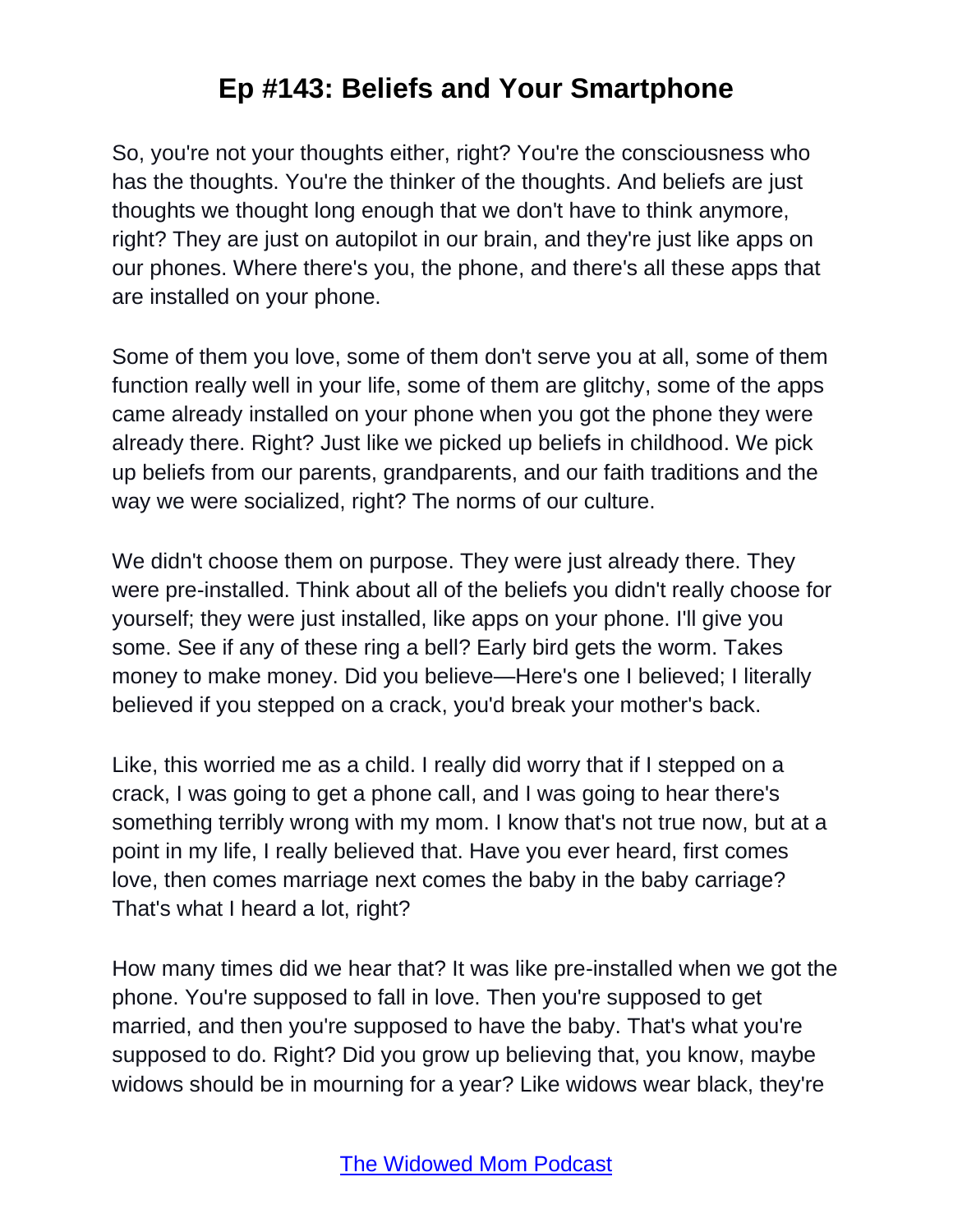old ladies, they should be in mourning for a year, they're damaged goods, like, don't get me started on what I thought about widows before I became one. Right.

Maybe you believed that the most important day of a woman's life was her wedding day? Maybe you were taught that there's only one soul mate? Maybe you were taught that single people aren't as happy as married people or single people are isolated and lonely and alone. Or maybe you were taught, as I think every woman in America is taught, thin people are beautiful, fat people are not. Thin people are happier, right?

Women are natural nurturers; men are natural leaders. We have all of these apps that came installed on our smartphones. We didn't choose them; somebody else put them there, but just like the phone is not the apps that are installed on it. You are not your beliefs. You are the believer, which means that just because a belief exists doesn't mean you have to keep it. Just because you believe something right now about your life or about your future, about what's possible for you, or about what your role is, or about what you should do or shouldn't do or are too old to do.

Just because that belief is there doesn't mean you have to keep it. You know when you hold on an app, at least I have an iPhone, you push down on the app, and it starts to wiggle, and then you can delete it? I want you to think about your beliefs the same way. You can literally not believe something anymore. I also used to believe, I saw this on Facebook the other day, and I was like, oh my gosh, I actually did believe this.

I also believed that it was illegal to drive with the overhead light on; my parents convinced me of that. If I wanted to have the overhead light on, they told me it was illegal. I believed them. I believed them so much that I actually told my kids that it was illegal. I really thought that was true, right? I also thought it was true that if you swallowed gum, it would stay in your stomach for seven years.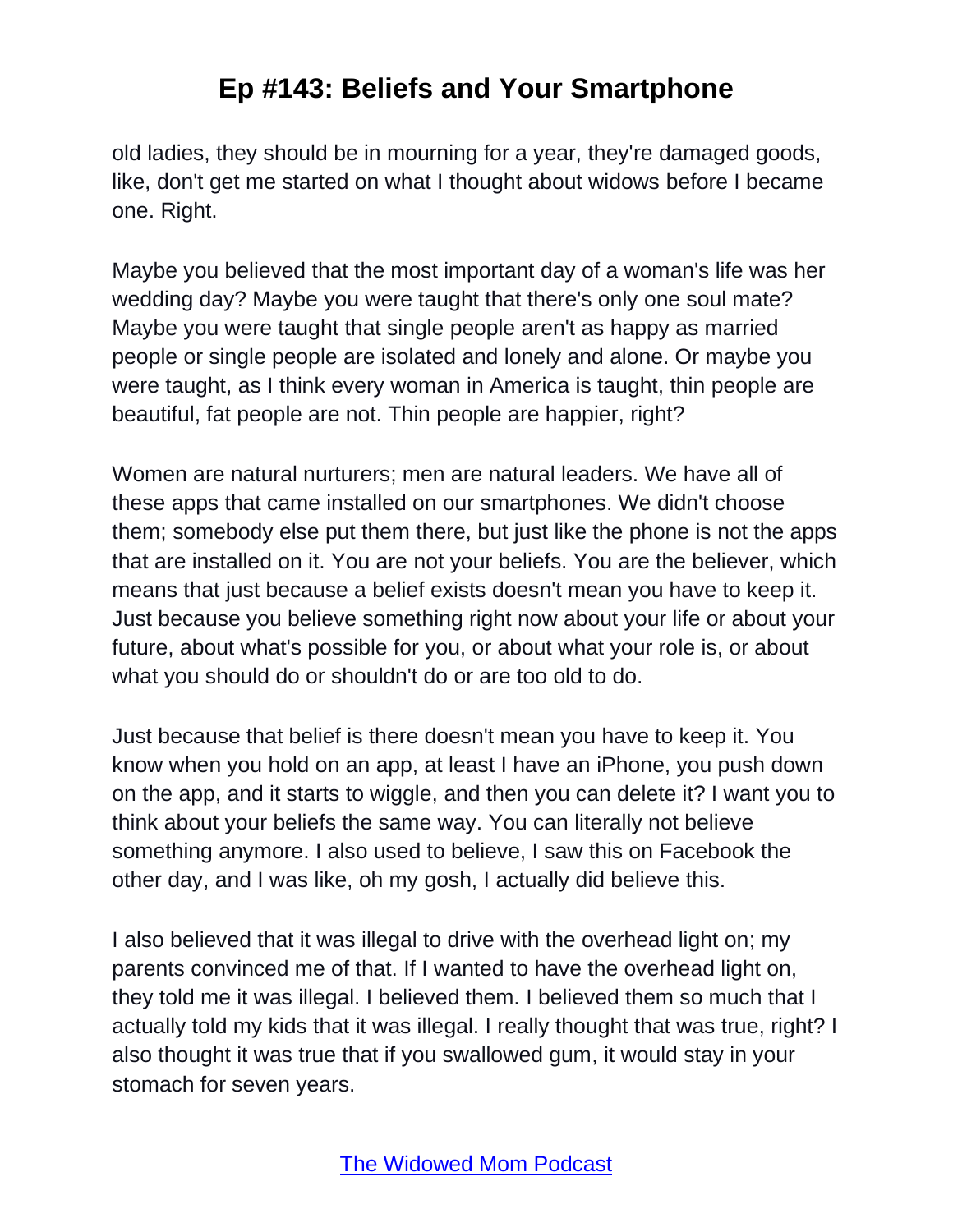At a point in my life, I literally believed that. I also believed, did you believe this one, that you couldn't go swimming until your food had digested for at least 30 minutes or you would get cramps, and my mother is a nurse. She believed that. Right? But we don't have to keep believing things at all. We decide we don't want to believe them; we don't have to.

If we decide we don't want to use an app anymore, that it's no longer useful to us, we can stop using that app. Right? If an app is glitchy, there's something wrong with it, we don't get mad at our phone. We don't throw the phone away. It doesn't mean there's anything wrong with the phone. We just see, oh, that app, no. I am not going to use that one anymore.

We get to be the boss of what apps we use on our phones. We get to be the boss of what thoughts we believe. If an app isn't serving us, we can stop using it. We can replace it with a new app. Do you see the difference? This is really important because when you can start to see in the moment, and this is what I do a lot when coaching, right?

Is helping people see the difference between what is actually happened in their lives and thoughts and beliefs they have formed as a result or are currently thinking or believing and what that's creating in their lives because we can't change anything if we don't understand it, and we can't understand it when we're too close to it. When we're fused with it, so this is really easy for me to do as a coach. It's really hard for you to do in your own brain, right? Because you're just so busy swimming around in your own thoughts, it's hard to see them as thoughts.

You're so busy believing your own beliefs it's hard to see them as optional beliefs. It just feels like truth until someone like me can come along and point it out to you and say, hey do you know this is a belief? Do you know it's not objectively true that your life was good? You just thought it was good. It's not objectively true that your life is a tragedy. That's just the story you're currently believing.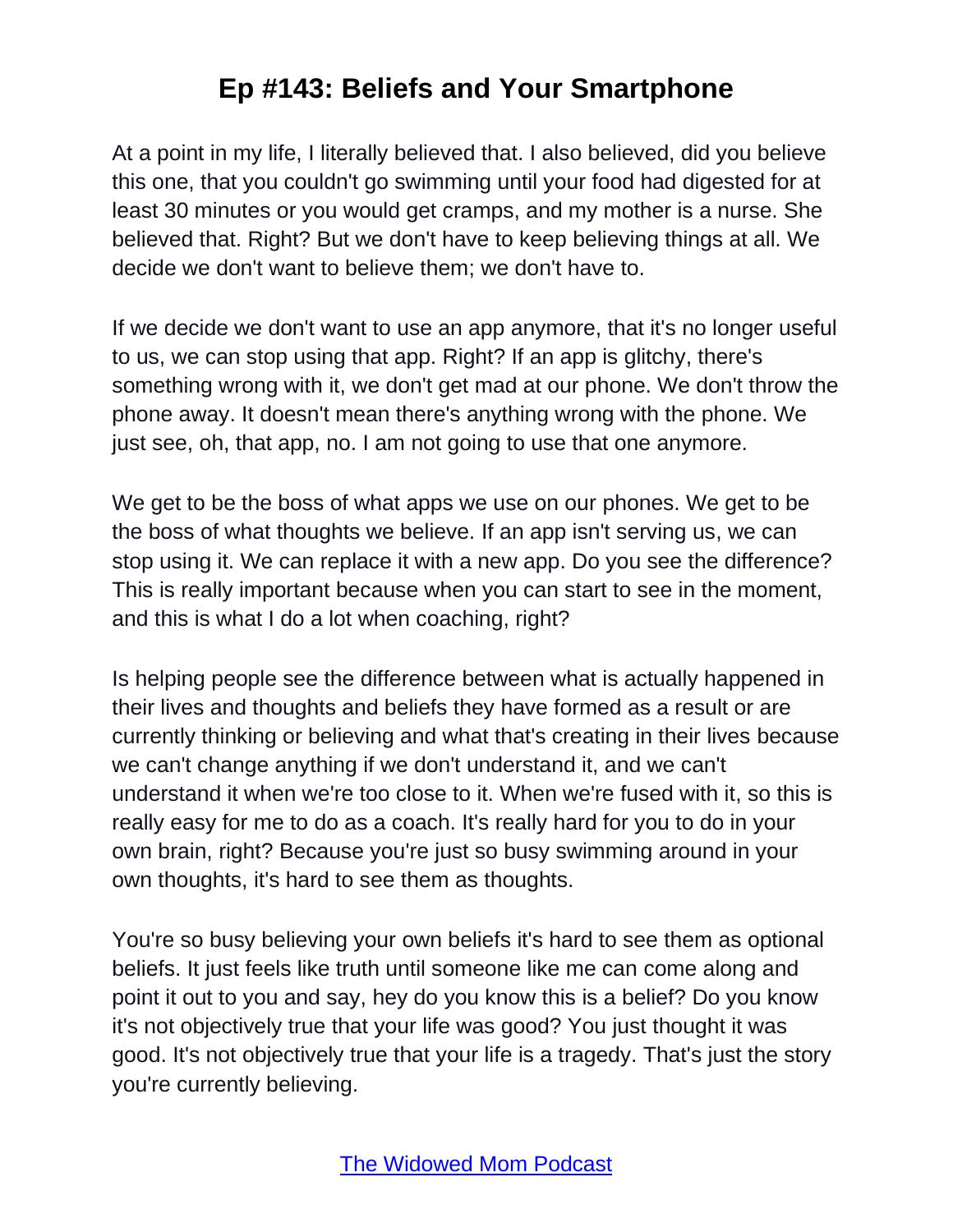It's not objectively true that single are less happy than married people. That's just a story. Then, the beautiful part about being diffused from our thoughts is that when we start to see them as separate from us, we can start to decide which thoughts we want to listen to and which thoughts we don't. We can ask ourselves does this thought move me closer to the life that I want. Does this belief create more of what I want in my life, or does this hold me back? Is this a move toward what I want, this belief, this app, or is this a move away from what I want?

We get to be the decider—the chooser. We get to be the one who makes the decision about which beliefs we keep believing and which ones we replace. Which apps we keep using and which ones we stop using. Sometimes I think when you get into this kind of work, it's easy to start thinking that the whole goal is to never think a thought that doesn't serve you again, and that's not the point at all.

The point is to separate yourself so that you see you are not your thoughts. They are separate from you so that then you can discern in the moment when that old pattern thought pops up again, which it will because that's how the brain works, you go, oh, I see you there. I see that I'm using this app that is glitchy and hasn't been updated in a while, and I used to think I liked it, but I don't anymore.

I'm not going to use that one. I'm going to go to this other app and use it, but you don't make it mean anything about you because thoughts show up, right? The quality of the phone had literally nothing to do with the quality of the apps on the phone. They are separate. Your quality, you as a human, your worth has nothing to do with what you think. They are separate; thoughts are not a commentary on your value.

They are not moral or good or bad or right or wrong. They just make you feel different things, and that matters because how you feel influences what you do, and what you do determines what you create, but it all goes back to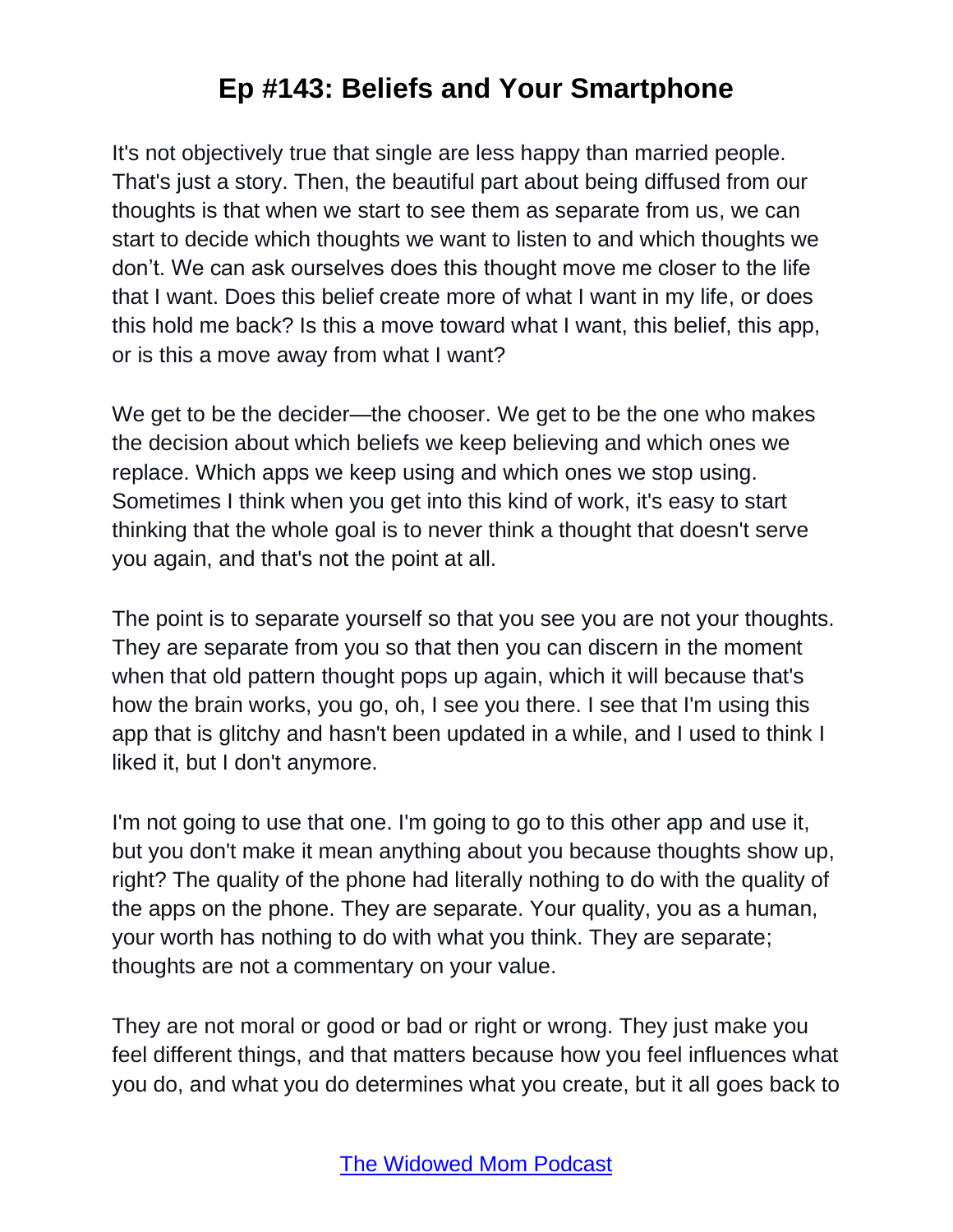what am I thinking? What am I believing? And is it in service of the life I want, or is it holding me back from the life I want? Some other ways to think about this there's a quote by Pema Chodron which I just, which I have always loved it. She says, you are the sky, and everything else is just the weather.

All of those stories in your mind are just the weather. You're the sky. If you imagine, I don't know what other brands there are, but I got one for Christmas. I got them for my parents last year, and then the boyfriend got me one this year because I wanted one. It's an electronic picture frame, mine is called a Nixplay, and you can load all kinds of electronic pictures onto the frame, right, and the pictures just constantly change.

So, as you're sitting there looking at the frame, you see old pictures and happy pictures and maybe some that are memories from way back and some that are just a couple of years ago and sad pictures and all the pictures. So, the pictures are your thoughts, and you are the frame. Right? You are the frame that the pictures roll through. I did another episode of the podcast, which you might go back and listen to, called Bot Colored Glasses; it's episode 100.

If you put a pair of blue-tinted glasses on your face, you will notice that they color the world. If you take them off and put on a pair of yellow-colored glasses, you will notice that they color the world. The glasses are just like your thoughts, just like your beliefs. You are not the glasses. Just like you are not your beliefs. You are the one looking through the glasses. Do you see the difference?

That's diffusion. There's you, and there are your beliefs. A couple of other episodes that might interest you if this is interesting to you The Stories We Tell episode 7. Which just shows you the power of being able to be the editor of your life, be the author of your life. Right? The thought feel and action connection episode 22 talks a little bit more about thoughts causing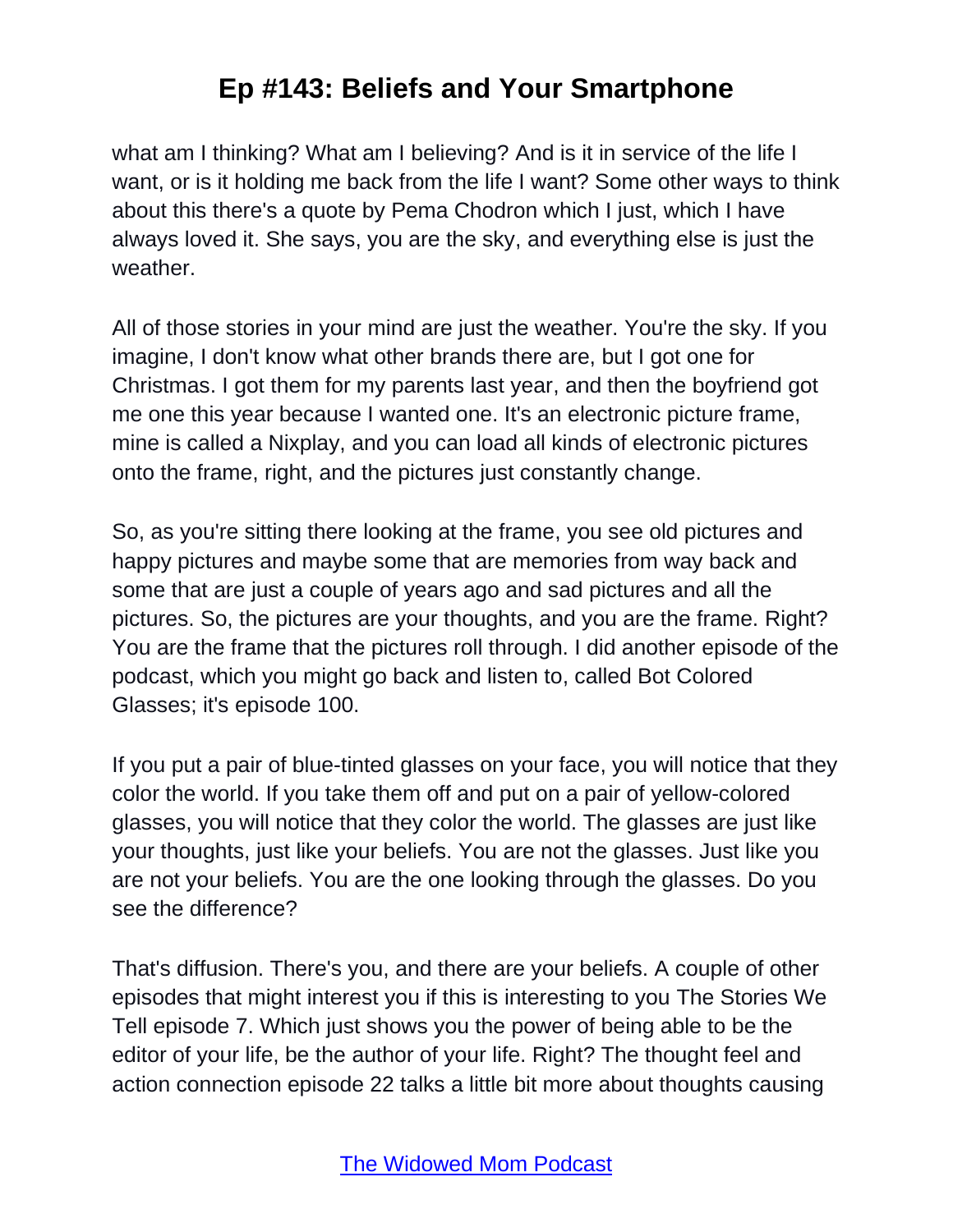feelings and feelings driving action. Then the self-coaching model kind of wraps up the whole circumstances vs. thoughts, feelings, actions results; that's episode 70.

So, go check those out if you want to. I also want you to know so some of these thoughts that you picked up they were already on the phone when you got the phone. They were just pre-installed, some of them also maybe you picked up because, at the time, you thought they would be helpful, but they no longer serve you. Some of the beliefs that you had in early acute grief wouldn't serve you now.

So, maybe at some point, you believed that all you had to do was get through today. You believed that eventually, it wouldn't be so awful and that you'd get used to a new normal, and maybe in early grief in acute grief, those beliefs provided hope for you. Maybe they helped you survive; maybe they got you back to functioning?

But if you keep them now, they're going to block you from thriving, right? If your goal is a new normal that feels mediocre and meh, maybe that helped you in the early days, but guess what it's going to create now? It's going to recycle the same sameness that's happening right now, and if you don't like that, then we need to change that belief. If you genuinely want to love your life, you have to believe something else about you and what's possible for you and about what's possible for your future, and about what you're capable of, and about your worthiness, your life, and all of those things are choices you get to make.

Only when you see your beliefs as separate from you. Only when you see that you are the phone and your beliefs are just apps on the phone. They aren't you. Okay? I hope this helps you. Remember, I love you, and you've got this. Alright, take care, and I'll see you next week, bye-bye.